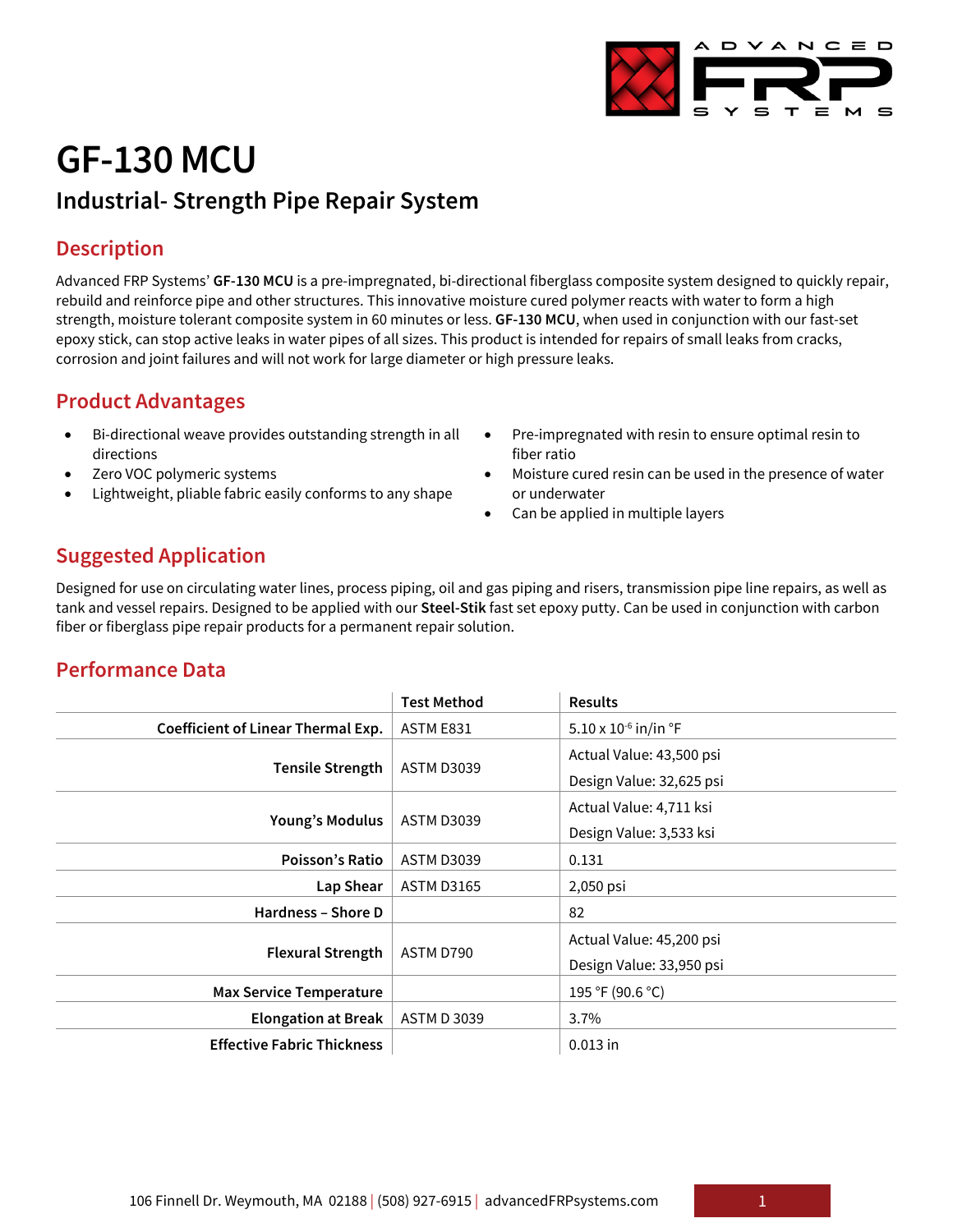

### **Product Characteristics**

**Finish:** Semi-gloss **Color:** Off-White **Density:** 2.20 g/mL **Sold FOB Weymouth, MA**

**GF-130 MCU** is sold in pre-packaged kits and includes a corresponding **Steel-Stik Epoxy**.

Available in 4", 6", and 8" widths and lengths from 15 - 60 ft. widths.

*GF-130 MCU is designed to be used in conjunction with our Steel-Stik fast cure epoxy putty. This product is designed to stop active leaks in water pipes but is only suitable for small leaks without a lot of pressure. Once cured, it will contain leaks up to 60 psi. For higher pressure lines or long-term leak repair use in conjunction with Glass or Carbon fiber repair kits.*

#### **Application Information**

*All Advanced FRP Systems products should be installed by a certified applicator or with direct oversight by Advanced FRP Systems, Inc. This data sheet provides general application guidelines for GF-130 MCU.*

#### *Contact Advanced FRP Systems for more information if your project has detailed coating specifications.*

Prior to application of **GF-130 MCU** loose coating, dirt and debris must be removed from the section to be repaired. Follow surface preparation guidelines below depending on the substrate to be repaired. Identify the exact spot on the pipe that is leaking.

If the leak is part of a crack, seal off as much of the crack as possible with a **Steel-Stik** epoxy putty prior to application of **GF-130 MCU**. It may be necessary to grind out a small V shaped groove at the point of the leak to aid in sealing. Once the exact spot of the leak is identified, open the vacuum sealed package of the **GF-130 MCU** and submerge in a bucket of ambient temperature water. With gloves, massage the **GF-130 MCU** for 3 – 5 minutes while underwater to ensure complete saturation with water. Simultaneously, begin mixing the **Steel-Stik**, 5 minute cure epoxy putty. Mix by kneading with gloved hand until the color is uniform.

Place a ball of the **Steel-Stik** putty just above the leak. Ensure you have sufficient volume of epoxy to fill in any voids present. Multiple **Steel-Stiks** may be necessary. Begin wrapping the **GF-130 MCU** starting just below the leak and working all the way around the pipe before you get to the leaking area. As you wrap over the **Steel-Stik** ball, press it down over the leak tightly with the fiberglass wrap. Continue wrapping around the pipe, pulling the Fiberglass wrap as tight as possible. Massage the **Steel-Stik** putty into the leak as you continue to wrap with the fiberglass.

A minimum of 6 layers is recommended for water-fastness. For larger pipes, multiple kits may be required. Once the wrap is complete, pour water over the wrap and continue to massage it in the direction of the wrap to keep it tightly wrapped around the pipe for 10 minutes or until the wrap becomes very sticky.

Once the wrap becomes very sticky, apply a plastic constriction sheet to tightly wrap the repair and ensure a water tight finish. Break air holes in the plastic wrap by hitting with a wire brush or using a spiked roller to allow CO2 to escape. Allow the wrap to cure and become hard for at least 45 minutes and remove plastic before removing and returning to service.

#### **Surface Preparation**

**Metallic Pipes:** Remove all oil, grease, loose coatings and other debris with hand tools. Grinders may be used if the pipe has significant corrosion on the exterior.

**Fiberglass Pipes:** Remove all oil, grease, loose coatings and other debris with hand tools. Sand the surface of the fiberglass to roughen the profile and remove the shine.

**Concrete (Immersion/Secondary Containment):** Refer to SSPC-SP 13/ NACE No. 6, Section 4.3.1 or ICRI No. 310.2, CSP 1-3 for concrete preparation guidelines. Surface should be thoroughly cleaned but may be visibly damp. Standing water should be removed if possible. Concrete and mortar must be cured at least 28 days @ 75 °F. Surface must be free of laitance, concrete dust, dirt, form release, curing aids and other foreign material.